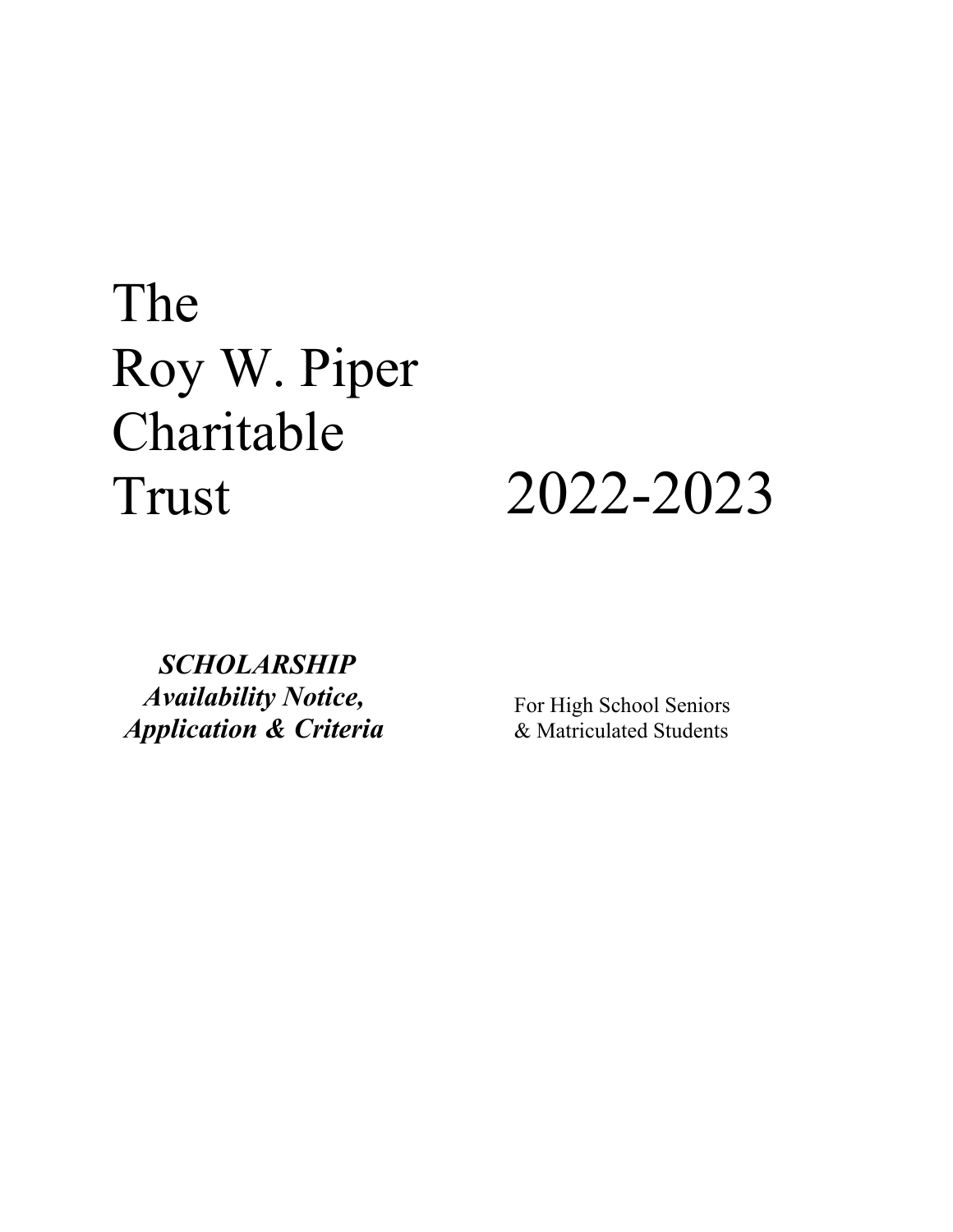# **2022-2023 SCHOLARSHIP AVAILABILITY NOTICE**

 The Roy W. Piper Charitable Trust, Tunkhannock, Pennsylvania, announces the availability of annually renewable scholarships, beginning for academic year 2022-2023. Fully completed applications will be accepted from high school seniors or those students already attending an accredited higher education institution. Principal preference will be given, but not limited to, to Wyoming, Lackawanna, and Luzerne County students. Scholarships are awarded based upon a combination of financial need, academic merit and community service and extracurricular activities, and are for use of education at an accredited higher education institution.

 Application packages can be obtained from the student's high school guidance departments within the above counties or by email request to [piperscholarship@frontier.com.](mailto:piperscholarship@frontier.com) (Denote "Application request" in the subject line and note code "ST").

All forms from the trust will be emailed to the applicant.

All completed applications must be received by the Trust by March 1, 2022.

*By writing:* P.O. Box 460 Tunkhannock, Pennsylvania 18657

Or see details on page 6

An email address must be provided in order to be forwarded an application package copy.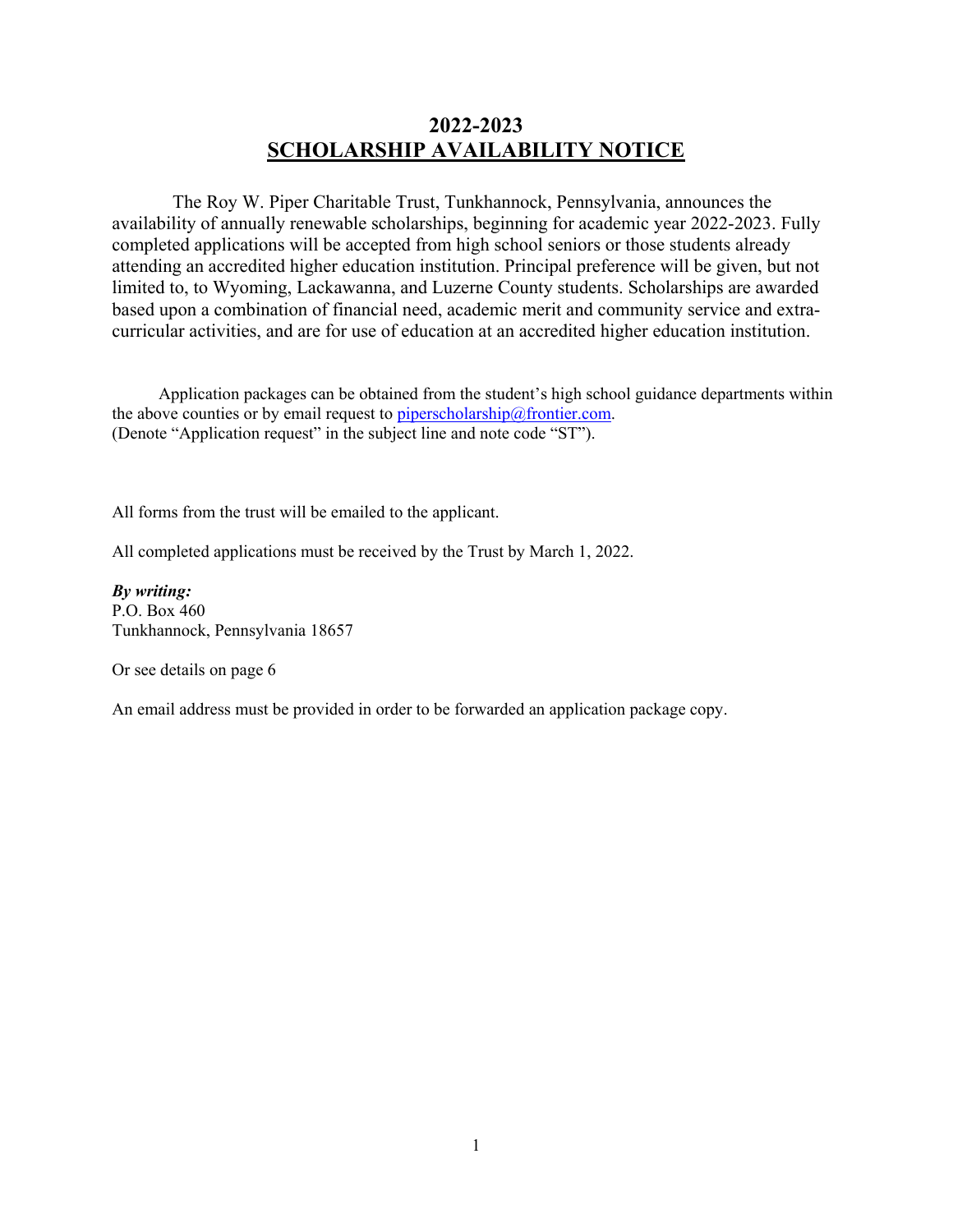## **CRITERIA**

The Roy W. Piper Scholarships are administered through the Roy W. Piper Trust Scholarship Administrators (Ronald G. Kukuchka, Thomas P. Tulaney, Robert P. Browning, and William A. Petty). All applications can be requested from the Trust or from the student's school guidance office. The Roy W. Piper Charitable Trust will accept applications by mail, addressed to: P.O. Box 460, Tunkhannock, Pennsylvania 18657. Only fully completed, hard copy applications will be accepted. Incomplete applications may, in the discretion of the Scholarship Administrators, not be considered. Electronic submissions will not be accepted.

The following criteria apply to Scholarships which will be awarded for the Academic Year 2022-2023, which will be administered in a fair and impartial manner, without discrimination in favor of, or against, any applicant or class of applicants for any reason except for the financial qualification discussed below. No restrictions or limitations in the scholarship selection process will be based on race, color, national origin, religion, gender, age, disability or sexual orientation of an applicant.

- 1. The scholarships have been created by the Agreement of Trust dated May 9, 2001 (the "Trust"), between Roy W. Piper, as Settlor, and William A. Petty, Ronald G. Kukuchka, Thomas P. Tulaney and Robert P. Browning, As Trustees.
- 2. No scholarship will be awarded to a student who was or is related by blood or marriage to Roy W. Piper, or to any of the Trustees, or to any of the Scholarship Administrators, or to any replacements for them. A disqualifying relationship would include any children or other issue of a trustee or Scholarship Administrator, or of Roy W. Piper, or to any brother or sister of Roy W. Piper, a Trustee or a Scholarship Administrator, or any of their issue, whether of the whole blood, or half blood, or any adoptive or foster children in such relationship.
- 3. Nothing prohibits the Scholarship Administrators from awarding more than one scholarship in any year to students at, or graduates from, the same high school.
- 4. As constituted, scholarships are to be awarded to students who wish to matriculate at:
	- a) Keystone College;
	- b) An accredited, secondary or post-secondary military-related school, college or university; and
	- c) Any other accredited school, college or university chosen by the applicant.
- 5. If qualified applicants are identified, one or more scholarships will be awarded to students who will matriculate, or have matriculated, at any school or accredited college or university chosen by the applicant.
- 6. A scholarship may be awarded each year to a qualified applicant who has satisfied the academic criteria for admission to, and who will attend, or is attending, any accredited school, college or university chosen by the applicant. The scholarship will be renewed on an annual basis for up to four years, so long as the recipient continues to meet the qualifications established. A renewed scholarship shall be considered to be the scholarship for that year. If the academic criteria are not met, the scholarship will be terminated, and a scholarship may be awarded to a different qualified applicant.
- 7. For any applicant, still in high school, the minimum academic qualification, certified by the high school guidance department, is a cumulative "C" average (a 2.0 on a 4.0 system) through the first term of the student's senior year in high school.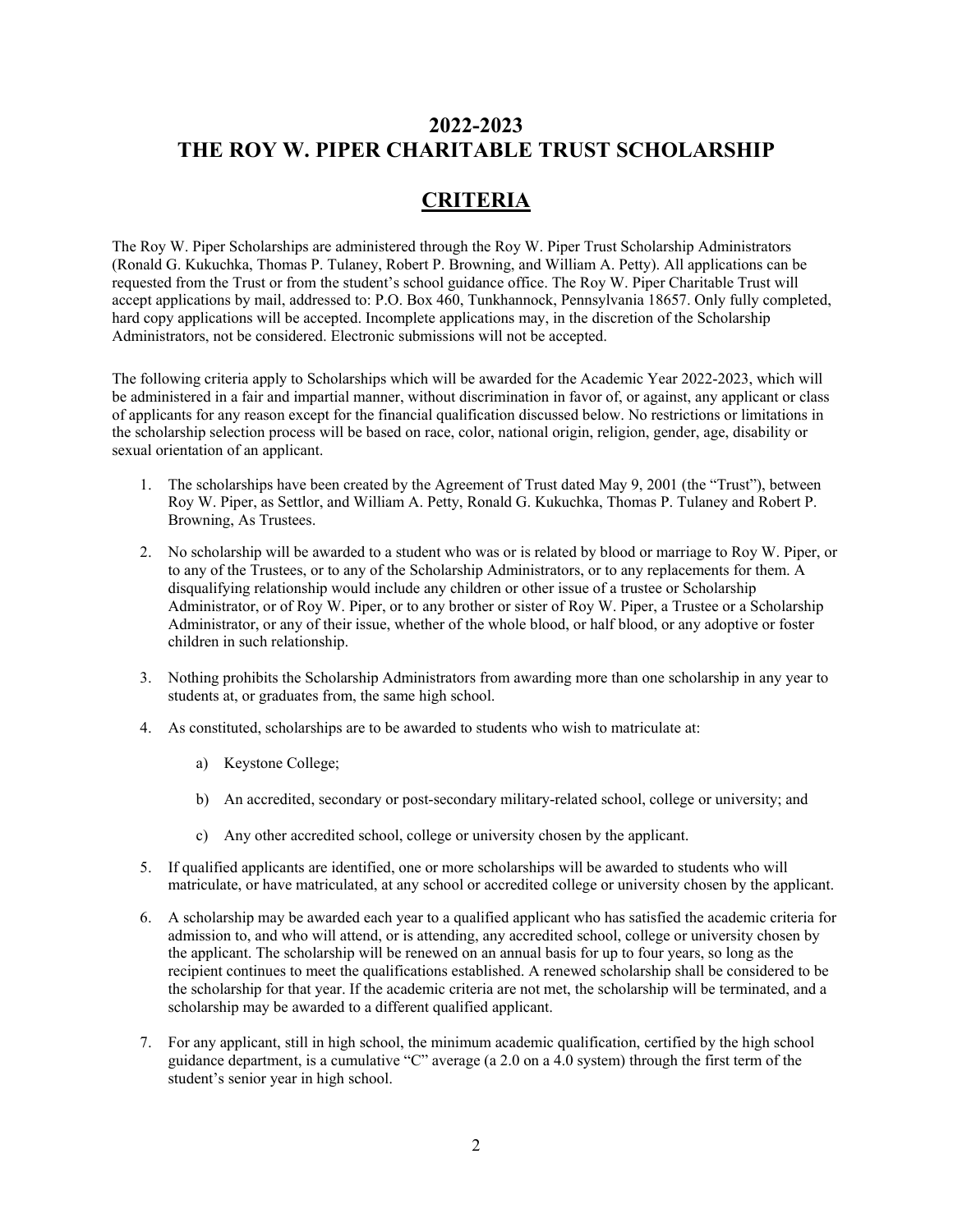- 8. For any applicant who has already matriculated at a qualifying academic institution, the minimum academic qualification, established by the grade report from the academic institution, certified by the appropriate office of the institution, is a cumulative average, through the last completed semester or term, of 3.0 on a 4.0 system, or the equivalent.
- 9. The amount of the scholarship award shall be in the discretion of the Scholarship Administrators. The scholarship is provided on an annually renewable basis, not in excess of the following, as charged by the recipient's academic institution; tuition, academic/enrollment-related fees, and on-campus only room and board, to include campus meal plan (commuter or non-commuter). Fees for books, supplies, parking, offcampus housing and board and or expenses, and memberships will not be considered. It is the recipient's responsibility to correctly report on their tax return if they have used any of those funds for non-qualified expenses.

The scholarship is in excess of any other amounts awarded to the applicant by the college, university or school including merit-based scholarships and grants or awards not required to be repaid by the applicant, provided that the payment for such items, other than tuition, shall only be awarded if the granting of such payments do not cause the award to be considered taxable to the Trust.

- 10. Applications will be accepted and considered from applicants who have matriculated at a qualifying institution and who are otherwise qualified.
- 11. The amount of the scholarship award will be based on a combination of factors evidenced by a completed application, including educational excellence, community involvement, extra-curricular activities, merit and financial need. The amount is determined after the college or university has awarded need-based and merit scholarships, and after federal and state entitlements and community awards have been applied; provided that income of a parent or guardian whose identity or location cannot be determined, or the income of a parent who refuses to participate in paying educational expenses, will not be considered.
- 12. The Application shall be accompanied by the signed income tax returns for the most recent two yearsyear, including all Schedules, most recently filed, of the applicant and the applicant's parent or parents or legal guardians, and from any person who has legal obligation to provide financial support to the applicant, whether or not such person resides in the same home as the applicant. All social security numbers shall be blacked-out.
- 13. It shall not be required to include the FAFSA report with the Application.
- 14. Awards will only be made to applicants who are members of a family with a combined household income of less than \$90,000, subject to increases as set forth below. The combined household income will be that of the applicant, the applicant's parents or legal guardians and anyone who has legal obligation to support the applicant.
	- a) The amount of limiting income shall be adjusted:
		- 1. If the parent has an additional child currently enrolled in a qualifying educational institution, to \$100,000; and
		- 2. If the parent has two or more additional children currently enrolled in qualified educational institutions, to \$110,000.
	- b) Depreciation expense reported on an income tax return will not be used to calculate the income limitation; provided that so-called Section 179 deductions, as provided by the Internal Revenue Code of 1986, as amended, will be added back to the adjusted gross income for determining the income limitation.
	- c) Each student who is determined by the Scholarship Administration to be a finalist in the selection process shall be required to submit copies of signed federal income tax returns for the two fiscal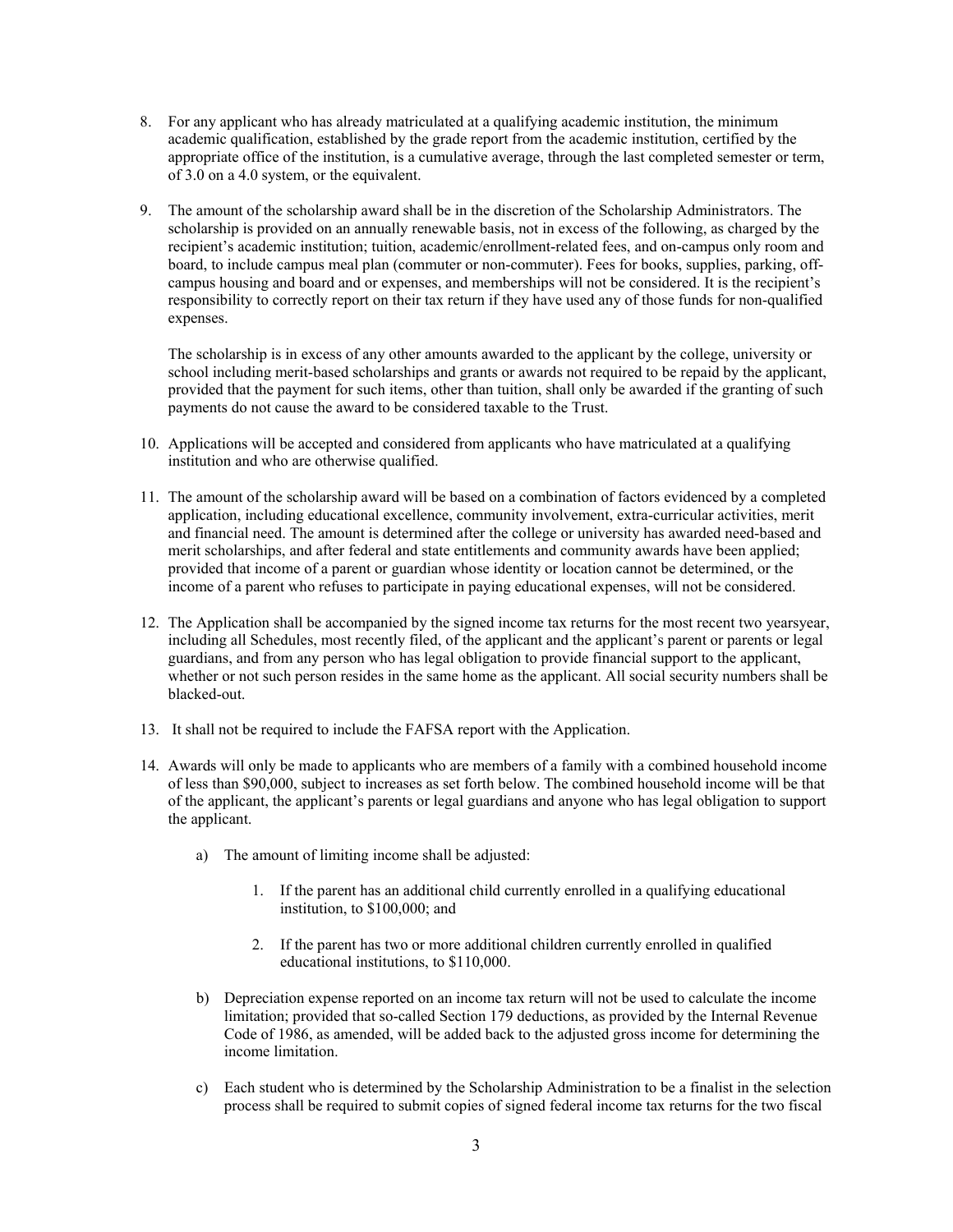years immediately preceding the date of the application from the applicant and the applicant's parent or parents or legal guardians, and from any person who has legal obligation to provide financial support to the applicant, with Social Security Numbers blacked out, whether or not such person resides in the same home as the applicant. All social security numbers shall be blacked out.

- d) Post-application events, such as death or loss of employment, subsequent to the applicable immediately preceding fiscal year may be considered.
- 15. Applications for scholarships for the tuition and or expenses for a graduate degree will not be accepted, unless qualified under paragraph 17.
- 16. A request for scholarship reimbursement for study at an accredited educational institution outside the United States shall be considered only:
	- a) For academic programs directly related to the student's regular course of study;
	- b) Are sponsored by the academic institution in which the student is enrolled, and are billed by that institution directly to the student;
	- c) For room and board provided to the student by the corresponding educational institution, and related expenses at said institution;
	- d) Travel to and from the site of such off-campus program shall not be reimbursed.
- 17. If an applicant is awarded a four-year scholarship at an accredited academic institution and continues to meet the criteria for scholarship renewal, and thereafter completes the requirements for graduation from such academic institution in less than eight semesters (or equivalent), the scholarship recipient may be considered for renewal of the scholarship for a graduate degree program to the extent of the unused scholarship award. Such renewal shall be subject to the supplemental application to support a continuing award.
- 18. All scholarship payments to recipients will be distributed on a semester or term basis, conditioned upon timely receipt by the Trust, of the following;
	- a) Proof of matriculation from school or academic institution, to include a registered transcript indicating current enrollment and grade report from previous semester, including course grades with semester/term and current and cumulative GPA's.
	- b) A copy of the semester/term invoice displaying school's name and address, student's name, tuition, academic enrollment, related fees, on-campus only room and board and/related fees, and/or commuter/non-commuter meal plan, and,
	- c) It is the scholarship recipient's responsibility to be sure the above items are received by the Trust following the end of one semester and prior to the start of the next semester.
- 19. Amounts of the scholarship payments to recipients will not be determined until the recipient provides an invoice from the school or academic institution showing the balance remaining to be paid after application of other scholarships and other awards, to include, but not limited to, one-time or 1<sup>st</sup> year community or other awards. Awards or credits required to be repaid by the student shall not reduce the amount of this scholarship.
- 20. All scholarship funds shall be paid by checks drawn jointly to the scholarship recipient and the school or academic institution which the recipient attends, and the Trustees shall secure the agreement of the academic institution to use the funds only to pay tuition and room and board, and to provide funds for the purposes for which the scholarship is granted, and only so long as the recipient attends the academic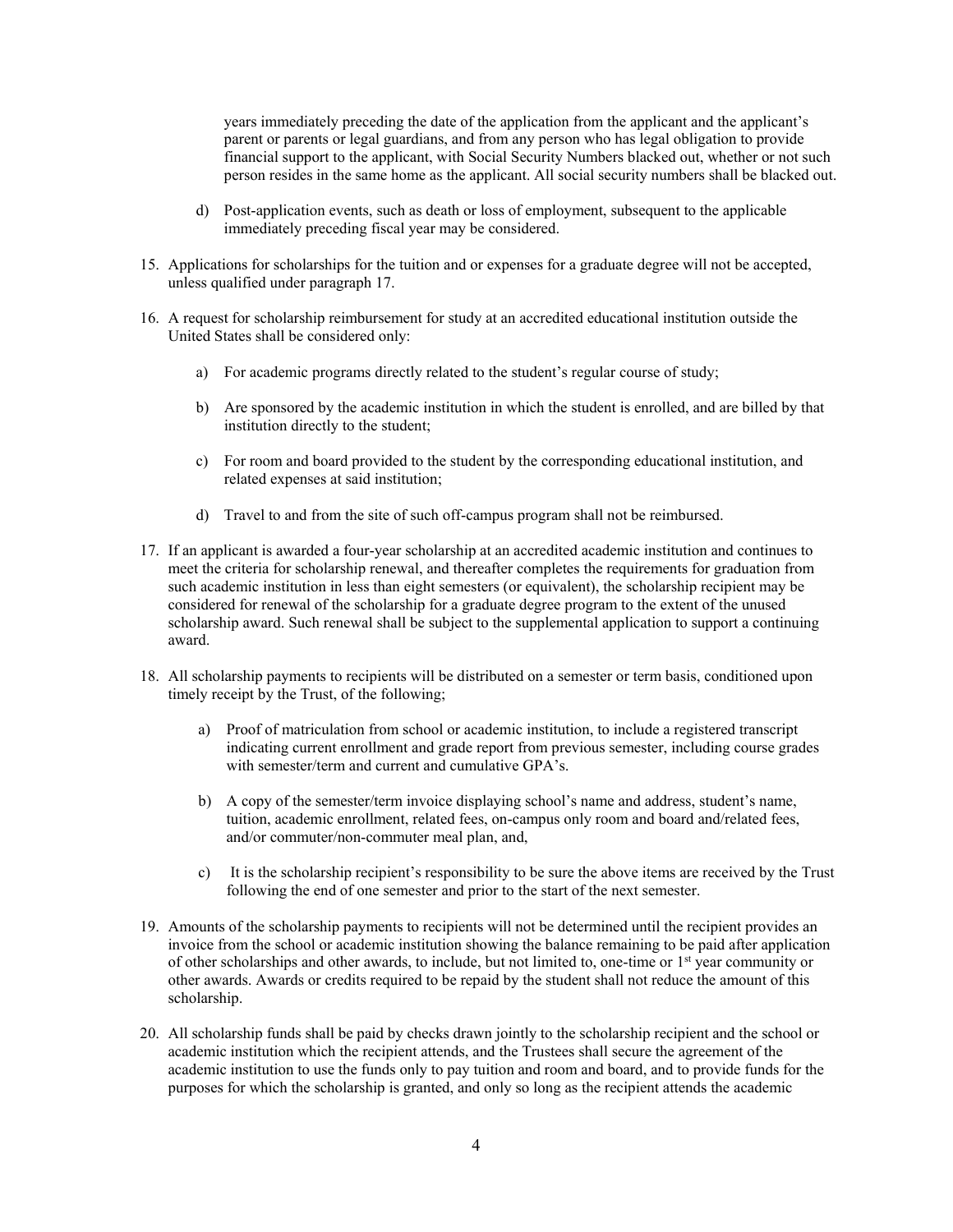institution. The academic institution shall agree in advance to refund the scholarship funds to the extent that they are not used for the stated purpose of the scholarship.

- 21. For a scholarship recipient, the minimum academic qualification for the renewal of the scholarship, established by a grade report from the academic institution, certified by the appropriate office of the institution, is a GPA ending each individual academic year (non-cumulative) with a 2.85 for years 1 and 2 and a 3.0 for years 3 and 4 on a 4.0 system or the equivalent.
- 22. Only signed, hard copies of such grade reports will be accepted; electronically transmitted reports are not acceptable.
- 23. The Scholarship Administrators shall be entitled to consider circumstances, such as illness or family emergency, which might have contributed to a failure to meet the academic qualifications.
- 24. If any scholarship recipient is determined not to have met the qualifications (academic or good citizenship), during the preceding year, for the renewal of a scholarship, or for the final year of the scholarship, the Scholarship Administrators shall recommend to the Trustees of the Trust to seek reimbursement from the recipient and the recipient shall repay the same to the Trust. The recipient will sign an agreement to that effect at the time of granting the scholarship.
- 25. Each scholarship recipient shall cause the school or academic institution which he or she attends to report, on or prior to May  $30<sup>th</sup>$  of each year, on the recipient's continuing enrollment and the academic status and GPA for the preceding year.
- 26. If the scholarship recipient determines, for any reason, to change a college or university to a different qualified college of university, he or she shall notify the Trust of such decision, and the reason for the change, and request that the scholarship shall be transferred to the new educational institution, supported by:
	- a) A detailed list of the qualified costs and expenses at the new institution;
	- b) A list of all awards and scholarships being made available at the new institution; and
	- c) An agreement from the new institution (available from the Trust) to reimburse funds paid pursuant to the scholarship, to which the scholarship recipient becomes unentitled

Such transfer shall be permitted in the discretion of the Scholarship Administration.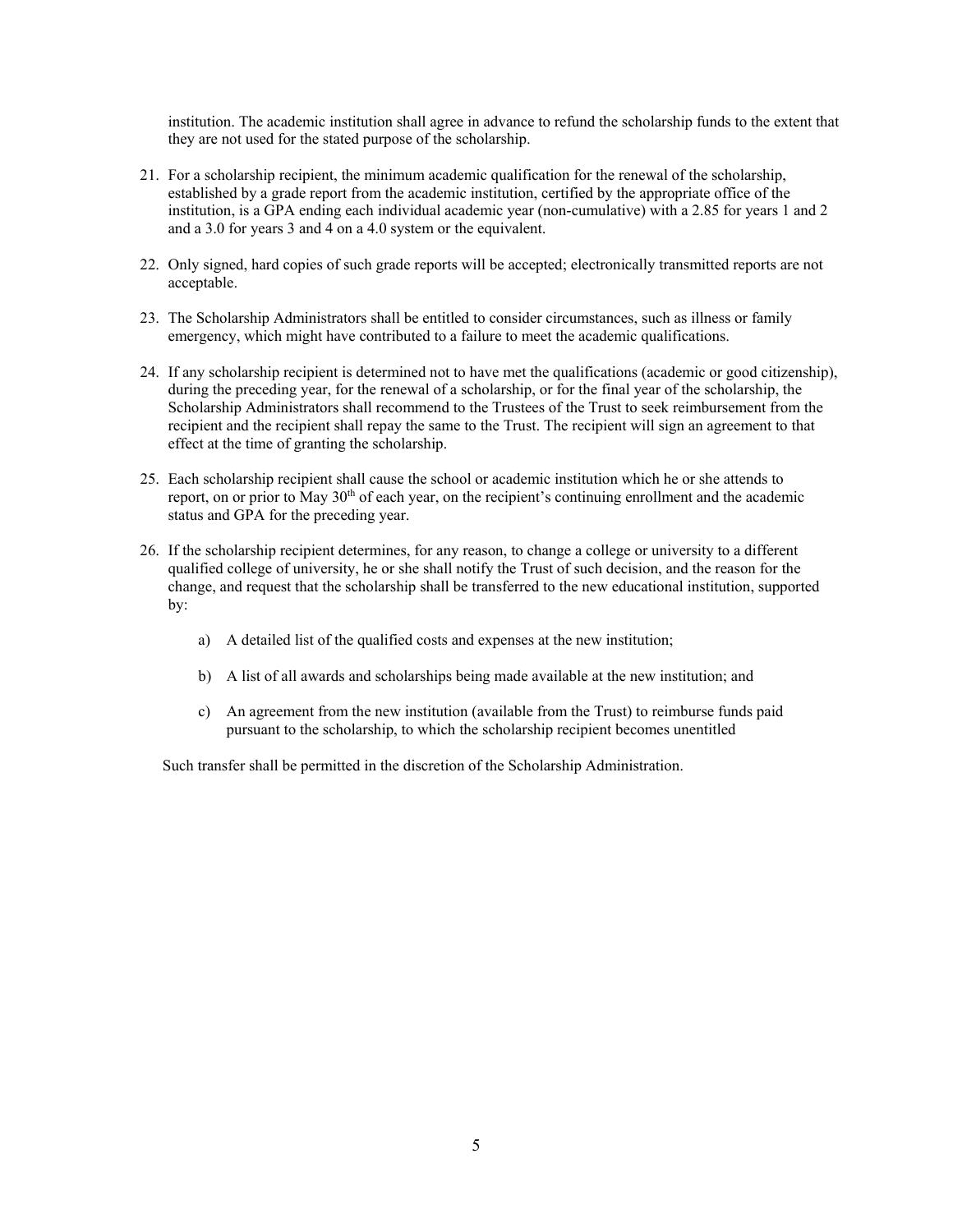## **APPLICATION**

#### **Before Completing & Submitting Application:**

Review the Trust's criteria for awarding Scholarships which are attached and available from the Guidance Office of your school. If none are available, please contact The Roy W. Piper Charitable Trust (see attached Available Notice for the contact information). You must provide an email address so that the forms can be forwarded to you electronically. No forms will be mailed.

#### **Deadline:**

The Completed application and all supporting data must be received by the Trust at the below address on or prior to **March 1, 2022**

#### **Mail the Application & all Supporting Data to:**

#### **The Roy W. Piper Charitable Trust P.O. Box 460 Tunkhannock, Pa. 18657**

#### **Important Notes:**

The following will **not** be accepted:

- 1. Electronically- submitted and/or faxed applications.
- 2. Stapled applications (paperclip only).
- 3. Double- sided copy applications (single-sided sheets only).

One or more scholarships will be awarded, if qualified applicants are identified, for an accredited, college or university of the applicant's choosing.

If you are awarded a scholarship and do not matriculate at the academic institution to which the application applies, the Trustees will consider the scholarship withdrawn.

\*\* If you are applying for this scholarship, have not yet decided on an academic institution, and would like the Trust to consider your application for more than one academic institution, then provide ONLY an additional "College Data" sheet. Along with any acceptance and financial award letters, for each separate institution you wish to be considered. There is no need to duplicate any other portion of the application for the consideration of multiple schools.

Each finalist, as determined by the Trustees, may be required to be part of an in-person interview process with one or more of the Scholarship Administrators in Clarks Summit or Tunkhannock, Pennsylvania.

Use additional pages if necessary for this application.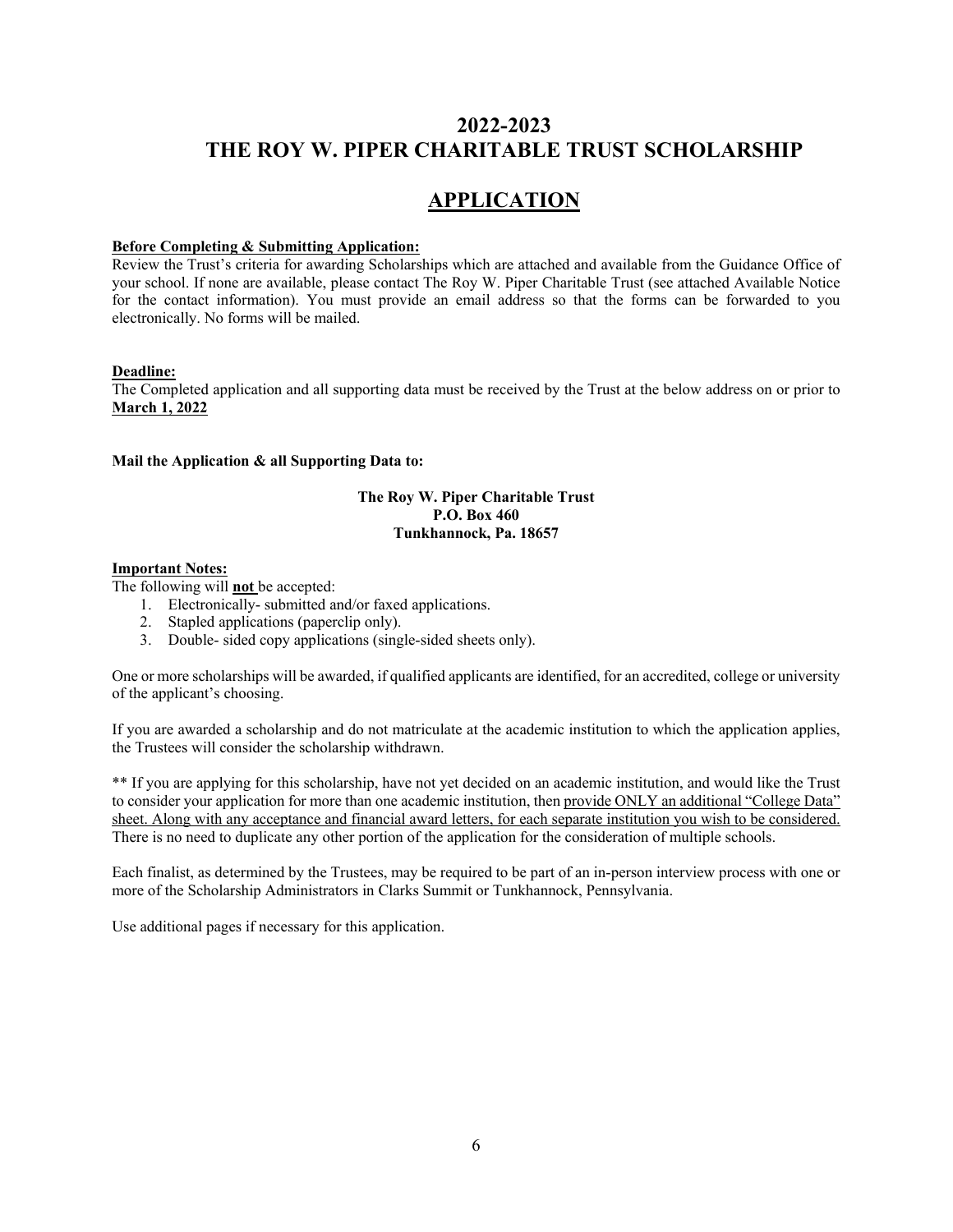## **School or College Data**

**Submit a separate School or College Data sheet for each college you wish to be considered as part of your application.**

**1. Your Name, Full address (including zip code, municipality and county). Telephone & Email Address:**

**\_\_\_\_\_\_\_\_\_\_\_\_\_\_\_\_\_\_\_\_\_\_\_\_\_\_\_\_\_\_\_\_\_\_\_\_\_\_\_\_\_\_\_\_\_\_\_\_\_\_\_\_\_\_\_\_\_\_\_\_\_\_\_\_\_\_\_\_\_\_\_\_\_\_\_\_\_\_\_\_\_\_\_\_\_\_\_\_\_\_\_\_\_ \_\_\_\_\_\_\_\_\_\_\_\_\_\_\_\_\_\_\_\_\_\_\_\_\_\_\_\_\_\_\_\_\_\_\_\_\_\_\_\_\_\_\_\_\_\_\_\_\_\_\_\_\_\_\_\_\_\_\_\_\_\_\_\_\_\_\_\_\_\_\_\_\_\_\_\_\_\_\_\_\_\_\_\_\_\_\_\_\_\_\_\_\_ \_\_\_\_\_\_\_\_\_\_\_\_\_\_\_\_\_\_\_\_\_\_\_\_\_\_\_\_\_\_\_\_\_\_\_\_\_\_\_\_\_\_\_\_\_\_\_\_\_\_\_\_\_\_\_\_\_\_\_\_\_\_\_\_\_\_\_\_\_\_\_\_\_\_\_\_\_\_\_\_\_\_\_\_\_\_\_\_\_\_\_\_\_ \_\_\_\_\_\_\_\_\_\_\_\_\_\_\_\_\_\_\_\_\_\_\_\_\_\_\_\_\_\_\_\_\_\_\_\_\_\_\_\_\_\_\_\_\_\_\_\_\_\_\_\_\_\_\_\_\_\_\_\_\_\_\_\_\_\_\_\_\_\_\_\_\_\_\_\_\_\_\_\_\_\_\_\_\_\_\_\_\_\_\_\_\_ \_\_\_\_\_\_\_\_\_\_\_\_\_\_\_\_\_\_\_\_\_\_\_\_\_\_\_\_\_\_\_\_\_\_\_\_\_\_\_\_\_\_\_\_\_\_\_\_\_\_\_\_\_\_\_\_\_\_\_\_\_\_\_\_\_\_\_\_\_\_\_\_\_\_\_\_\_\_\_\_\_\_\_\_\_\_\_\_\_\_\_\_\_**

**\_\_\_\_\_\_\_\_\_\_\_\_\_\_\_\_\_\_\_\_\_\_\_\_\_\_\_\_\_\_\_\_\_\_\_\_\_\_\_\_\_\_\_\_\_\_\_\_\_\_\_\_\_\_\_\_\_\_\_\_\_\_\_\_\_\_\_\_\_\_\_\_\_\_\_\_\_\_\_\_\_\_\_\_\_\_\_\_\_\_\_\_\_**

**\_\_\_\_\_\_\_\_\_\_\_\_\_\_\_\_\_\_\_\_\_\_\_\_\_\_\_\_\_\_\_\_\_\_\_\_\_\_\_\_\_\_\_\_\_\_\_\_\_\_\_\_\_\_\_\_\_\_\_\_\_\_\_\_\_\_\_\_\_\_\_\_\_\_\_\_\_\_\_\_\_\_\_\_\_\_\_\_\_\_\_\_\_**

**2. Name and Address of School or College/University:**

**The EXEC EXECUTE:** Yes, I have been accepted to this school. (Attach acceptance letter). **\_\_\_\_\_\_\_\_\_\_\_\_\_\_ No, I have not yet been accepted to this school.**

**3. Anticipated costs for the 2022-2023 year (full year): Tuition & Academic fees \$** 

**\_\_\_\_\_\_\_\_\_\_\_\_\_\_\_\_\_\_\_\_\_\_\_\_\_\_\_\_\_\_\_\_\_\_\_\_\_\_\_\_\_\_\_\_\_\_\_\_\_\_\_\_\_\_\_\_\_\_\_\_\_\_\_\_\_\_\_\_\_\_\_\_\_\_\_\_\_\_\_\_\_\_\_\_\_\_\_\_\_\_\_\_\_**

**\_\_\_\_\_\_\_\_\_\_\_\_\_\_\_\_\_\_\_\_ On-campus room and board (including meal plan) if necessary \$\_\_\_\_\_\_\_\_\_\_\_\_\_\_\_\_\_\_\_\_\_\_\_\_\_\_\_\_\_\_\_\_**

**4. Has the academic institution to which this application applies awarded you scholarships or Grants (do not include loans or work opportunities). If so, what types and how much? \*Attach copies of the financial award letters.**

**\_\_\_\_\_\_\_\_\_\_\_\_\_\_\_\_\_\_\_\_\_\_\_\_\_\_\_\_\_\_\_\_\_\_\_\_\_\_\_\_\_\_\_\_\_\_\_\_\_\_\_\_\_\_\_\_\_\_\_\_\_\_\_\_\_\_\_\_\_\_\_\_\_\_\_\_\_\_\_\_\_\_\_\_\_\_\_\_\_\_\_\_\_ \_\_\_\_\_\_\_\_\_\_\_\_\_\_\_\_\_\_\_\_\_\_\_\_\_\_\_\_\_\_\_\_\_\_\_\_\_\_\_\_\_\_\_\_\_\_\_\_\_\_\_\_\_\_\_\_\_\_\_\_\_\_\_\_\_\_\_\_\_\_\_\_\_\_\_\_\_\_\_\_\_\_\_\_\_\_\_\_\_\_\_\_\_**

**\_\_\_\_\_\_\_\_\_\_\_\_\_\_\_\_\_\_\_\_\_\_\_\_\_\_\_\_\_\_\_\_\_\_\_\_\_\_\_\_\_\_\_\_\_\_\_\_\_\_\_\_\_\_\_\_\_\_\_\_\_\_\_\_\_\_\_\_\_\_\_\_\_\_\_\_\_\_\_\_\_\_\_\_\_\_\_**

**5. Have you applied for other scholarships/grants? If so, list name, monetary value per academic year and duration (ex: one-time award, multi-year award, number of years). Please circle those you know you have received/been awarded.**

 $\mathcal{L}_\mathcal{L} = \{ \mathcal{L}_\mathcal{L} = \{ \mathcal{L}_\mathcal{L} = \{ \mathcal{L}_\mathcal{L} = \{ \mathcal{L}_\mathcal{L} = \{ \mathcal{L}_\mathcal{L} = \{ \mathcal{L}_\mathcal{L} = \{ \mathcal{L}_\mathcal{L} = \{ \mathcal{L}_\mathcal{L} = \{ \mathcal{L}_\mathcal{L} = \{ \mathcal{L}_\mathcal{L} = \{ \mathcal{L}_\mathcal{L} = \{ \mathcal{L}_\mathcal{L} = \{ \mathcal{L}_\mathcal{L} = \{ \mathcal{L}_\mathcal{$ 

 $\mathcal{L}_\mathcal{L} = \{ \mathcal{L}_\mathcal{L} = \{ \mathcal{L}_\mathcal{L} = \{ \mathcal{L}_\mathcal{L} = \{ \mathcal{L}_\mathcal{L} = \{ \mathcal{L}_\mathcal{L} = \{ \mathcal{L}_\mathcal{L} = \{ \mathcal{L}_\mathcal{L} = \{ \mathcal{L}_\mathcal{L} = \{ \mathcal{L}_\mathcal{L} = \{ \mathcal{L}_\mathcal{L} = \{ \mathcal{L}_\mathcal{L} = \{ \mathcal{L}_\mathcal{L} = \{ \mathcal{L}_\mathcal{L} = \{ \mathcal{L}_\mathcal{$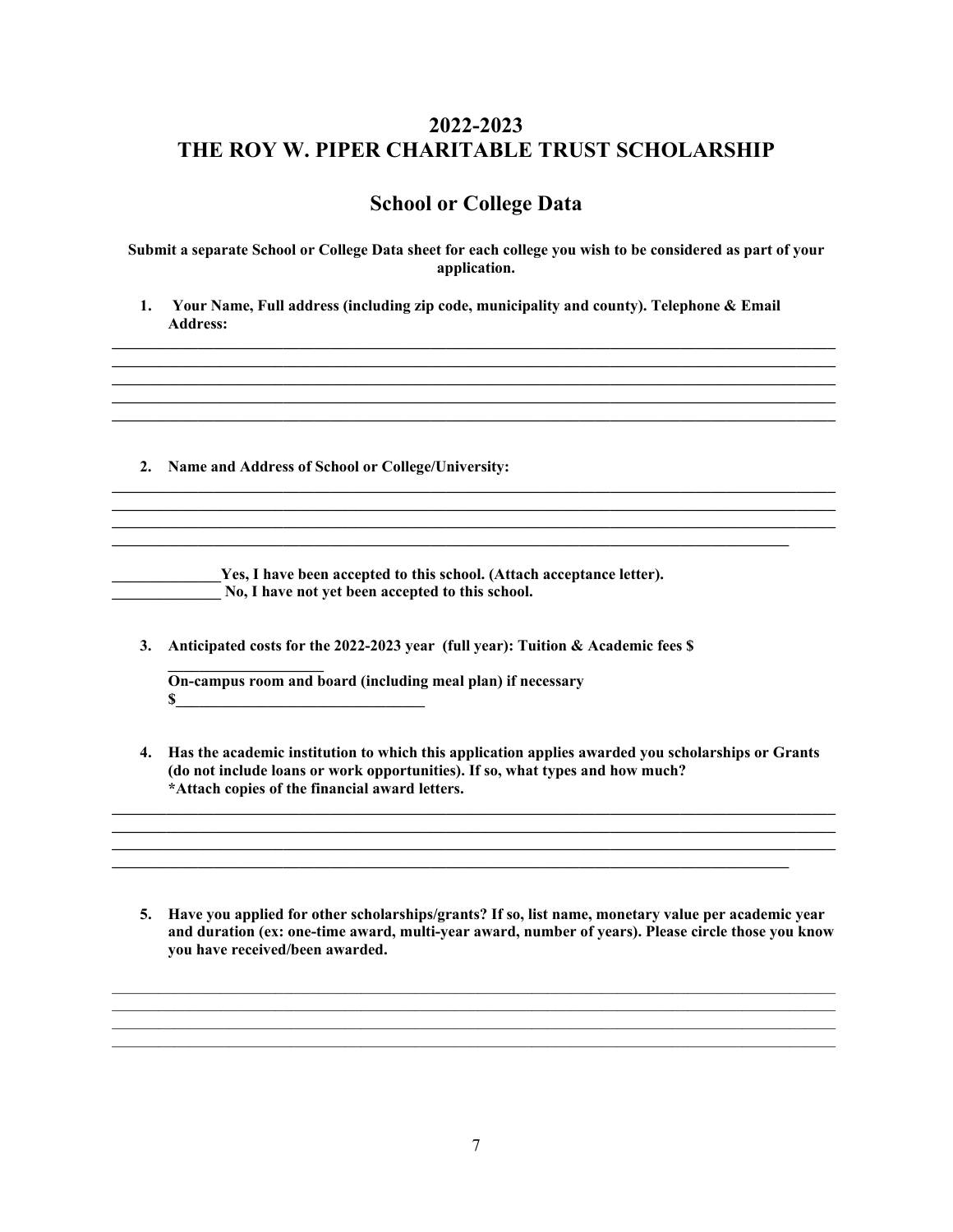### **Personal Data**

Do not duplicate Personal Data or Guidance Dept. Verification for multiple school consideration.

|                                                                                                        | Your Name:<br><u> 1989 - Johann John Harry Harry Harry Harry Harry Harry Harry Harry Harry Harry Harry Harry Harry Harry Harry</u><br>Number of Siblings/Ages                                                                 |  | Date of Birth: |  |  |
|--------------------------------------------------------------------------------------------------------|-------------------------------------------------------------------------------------------------------------------------------------------------------------------------------------------------------------------------------|--|----------------|--|--|
| Age and Number of siblings enrolled in academic institutions beyond secondary school:<br>List Schools; |                                                                                                                                                                                                                               |  |                |  |  |
|                                                                                                        | Father's Address: Note and the set of the set of the set of the set of the set of the set of the set of the set of the set of the set of the set of the set of the set of the set of the set of the set of the set of the set |  |                |  |  |
|                                                                                                        | Mother's Phone Number & email address: $\qquad \qquad$                                                                                                                                                                        |  |                |  |  |
| 3.                                                                                                     | If parent is "not available" or "unavailable," explain briefly why:                                                                                                                                                           |  |                |  |  |

- 4. Prepare and attach a resume of your work experience.
- 5. Prepare and attach a statement as to why people are reluctant to reenter the work force after covid, What are their fears, how are they adjusting their lives? What would make them change their mind and reapply for work with the abundance of good positions available? 150 words
- 6. Scholarships are limited to students whose combined family has a combined household income not greater than \$90,000 as defined in the criteria. You will be required to provide copies of the signed federal income tax returns for the past two years for you and your parents, and anyone else who has legal obligations to support you.
	- a) The amount of limiting income shall be adjusted:
		- 1. If the parent has an additional child currently enrolled in a qualifying educational institution, to \$100,000; and
		- 2. If the parent has two or more additional children currently enrolled in qualified educational institutions, to \$110,000.
- 7. Personal Statements: (statement to be prepared on separate sheets titled and attached).
	- a) Describe the most challenging obstacle you have had to overcome, discuss its impact and effect on you, and describe what you have learned from the experience.
	- b) Prepare and attach a statement which best describes you as a human being.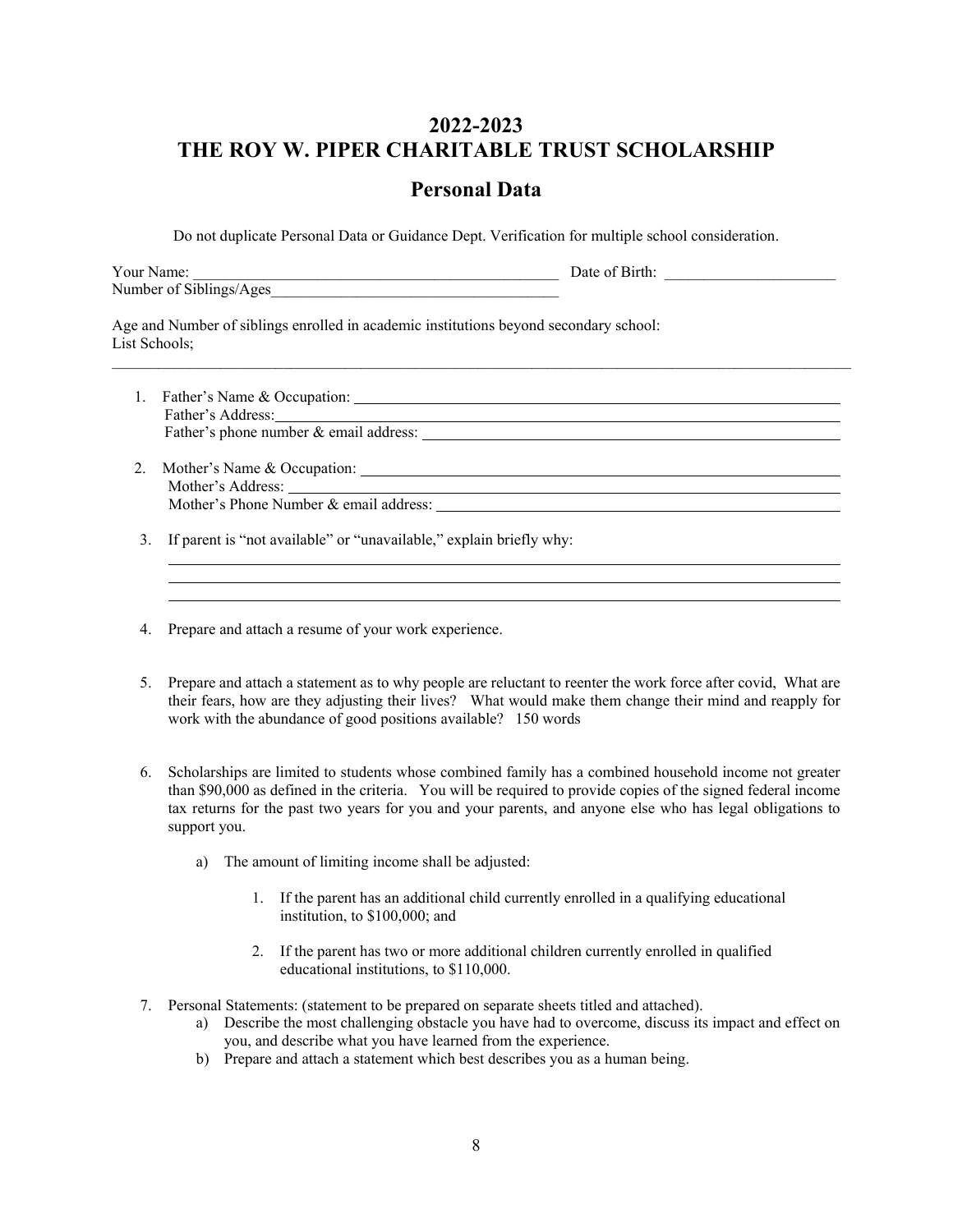- 8. Attach an original copy of your official high school transcript certified by your guidance counselor (and an original grade report, if already enrolled at a post-secondary school, certified by the appropriate officer of your accredited institution).
- 9. Attach letters of recommendation from at least one of your teachers or professors.
- 10. List two Character references (non-family members)

Name & Address <u> 1989 - Johann John Stone, mars and de ferrer en deutscher Stone († 1989)</u> Name & Address  $\begin{tabular}{c} \textbf{Telephone} \hspace{1.5cm} \textcolor{red}{\textbf{L2}} & \textcolor{red}{\textbf{L2}} \\ \end{tabular}$ 

11. How did you hear about the Roy W. Piper Charitable Trust Scholarship? (Please be specific).

Signature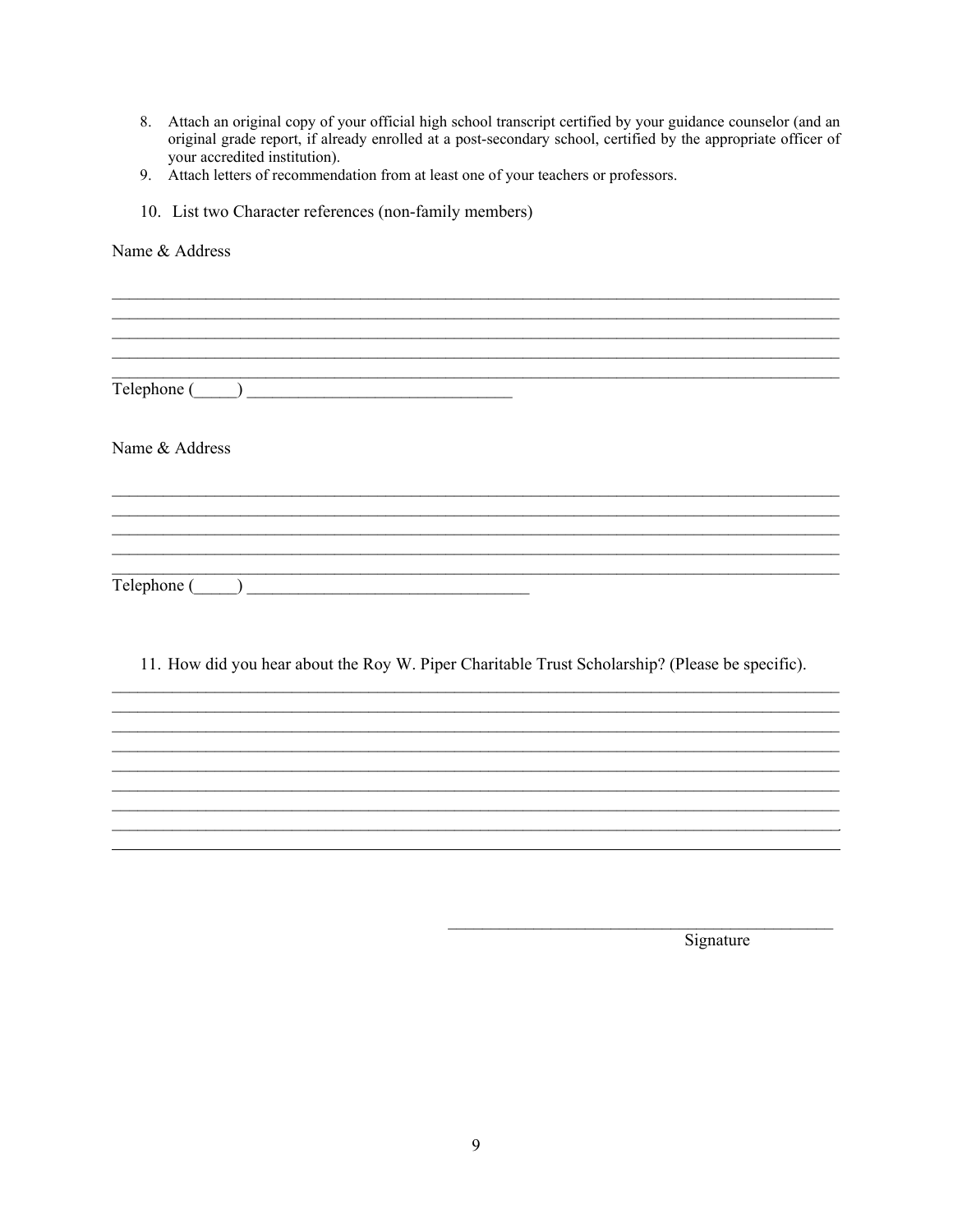# **Guidance Department Verification**

(To be completed by your guidance office counselor)

| Applicant's Name:       |                        |      |  |  |  |  |
|-------------------------|------------------------|------|--|--|--|--|
| Name of High School:    |                        |      |  |  |  |  |
| Applicant's Class Rank: | $\circ$ f              | GPA: |  |  |  |  |
|                         | <b>Counselor Name:</b> |      |  |  |  |  |
|                         | Counselor Signature:   |      |  |  |  |  |
|                         | Date:                  |      |  |  |  |  |
|                         |                        |      |  |  |  |  |